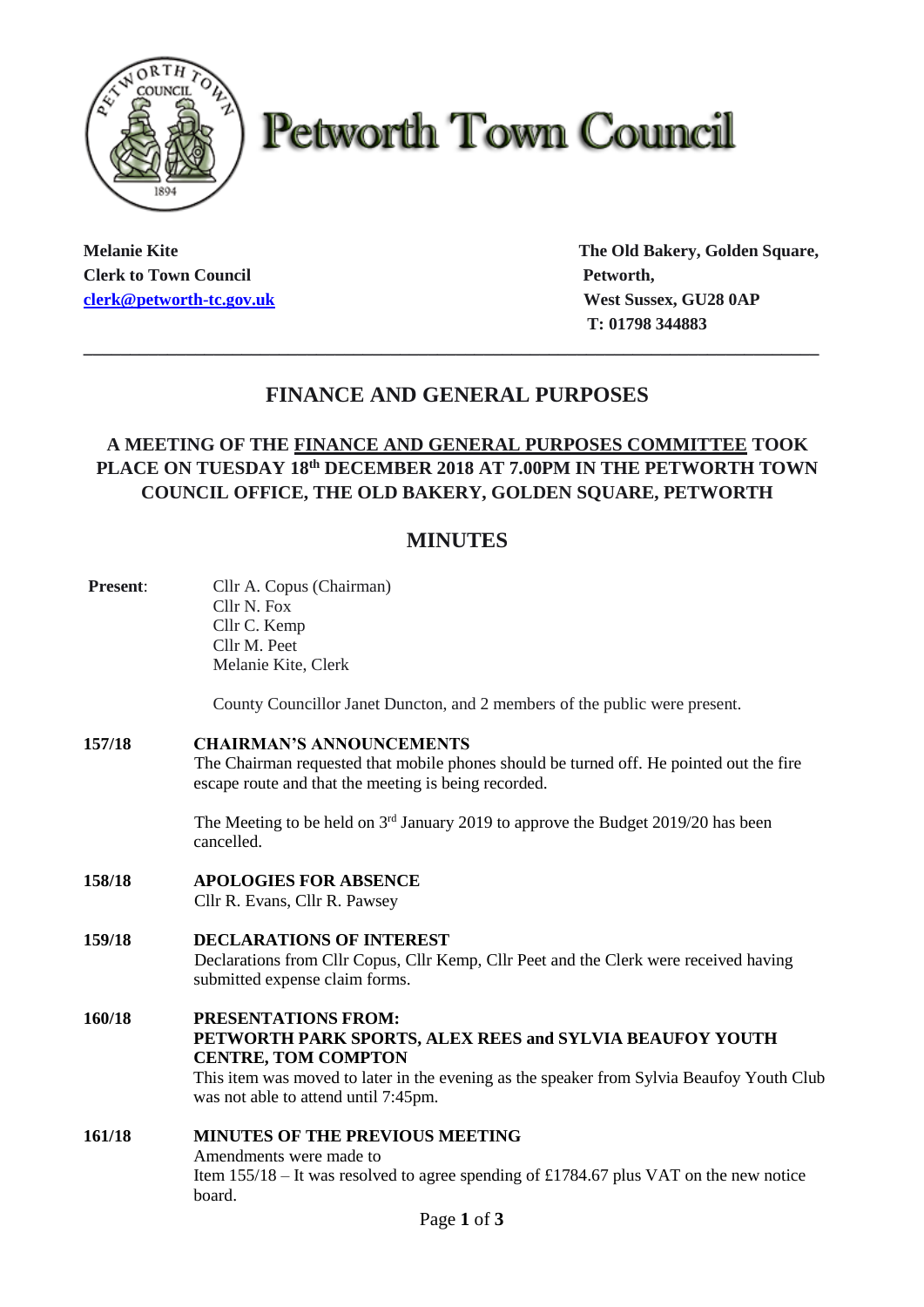Item  $156/18 -$ it was unanimously agreed to pay £20.00 for Face Book advertising. Following these amendments, the Minutes of the meeting held on  $20<sup>th</sup>$  November 2018 were approved

Proposed Cllr Kemp, seconded Cllr Fox, unanimously agreed.

### **162/18 MATTERS ARISING FROM THE MINUTES**

Grit bins – Cllr Copus confirmed that the order for 4 bins had been placed and are awaiting delivery. Consent from CDC to place 3 on its land had been received.

Cleaner – a lady had been interviewed but required being paid in cash. The members decided that this was not acceptable.

Sales Ledger – the Clerk informed the committee that she is continuing to look for a standalone software package that did not include ledgers.

Premises Licence – The Clerk confirmed that this had been received and will cover for events over the next year. An Event Management Plan will be required to be submitted before any new event is held. Cllr Scallon is currently doing one for the Farmer's Market.

Office Lease on the Old Bakery – Cllr Copus suggested that a working party should be established to look into the various building options suitable for the Council Office. The lease on the Old Bakery expires in 2020.

Flude – As requested, the Clerk had again asked Flude for the specific time in the morning the windows are cleaned; no answer had been received.

Farmer's Market advertising on Face Book – Harsha Desai is now producing data on the hits and activity each month for the Farmer's market page. This will be monitored and assessed to see if it is financially useful.

# **163/18 PUBLIC PARTICIPATION SESSION**

No members of the public were present.

Due to timing, with two presentations, the agenda was modified.

Item 8. Electronic payments, Item 9. November accounts, Item 12. Farmer's Market receipts, Item 13. Budget 2019/20 were not considered.

### **164/18 INVOICES FOR APPROVAL**

The VAT only invoice from HJS Landscapes was not approved. The committee agreed that separate VAT invoices for each month should be requested. The Clerk was asked to confirm with HMRC on how far back the Town Council is able to reclaim VAT.

All other invoices were approved for paying. Proposed Cllr Copus, seconded Cllr Fox, all agreed.

Adjournment of the meeting.

# **165/18 PRESENTATIONS**

# **165/18/1 SLYVIA BEAUFOY YOUTH CLUB**

Tom Compton gave a presentation to support the grant application of £2,750 for starting an after-school homework club for secondary school pupils in the Petworth parish. Questions were taken from councillors which mainly centred on what research had been done to support an out of school club and its usage going forward. Cllr Copus asked whether it would be better to start with a smaller number of computers to see how well the idea was accepted.

It was resolved that the presenters would return to the committee with greater supporting evidence that the club was required and further justification of the capital outlay. The grant application would be looked at again at a later date.

#### **165/18/2 PETWORTH PARK SPORTS CLUB (VIDEO PRESENTATION)**